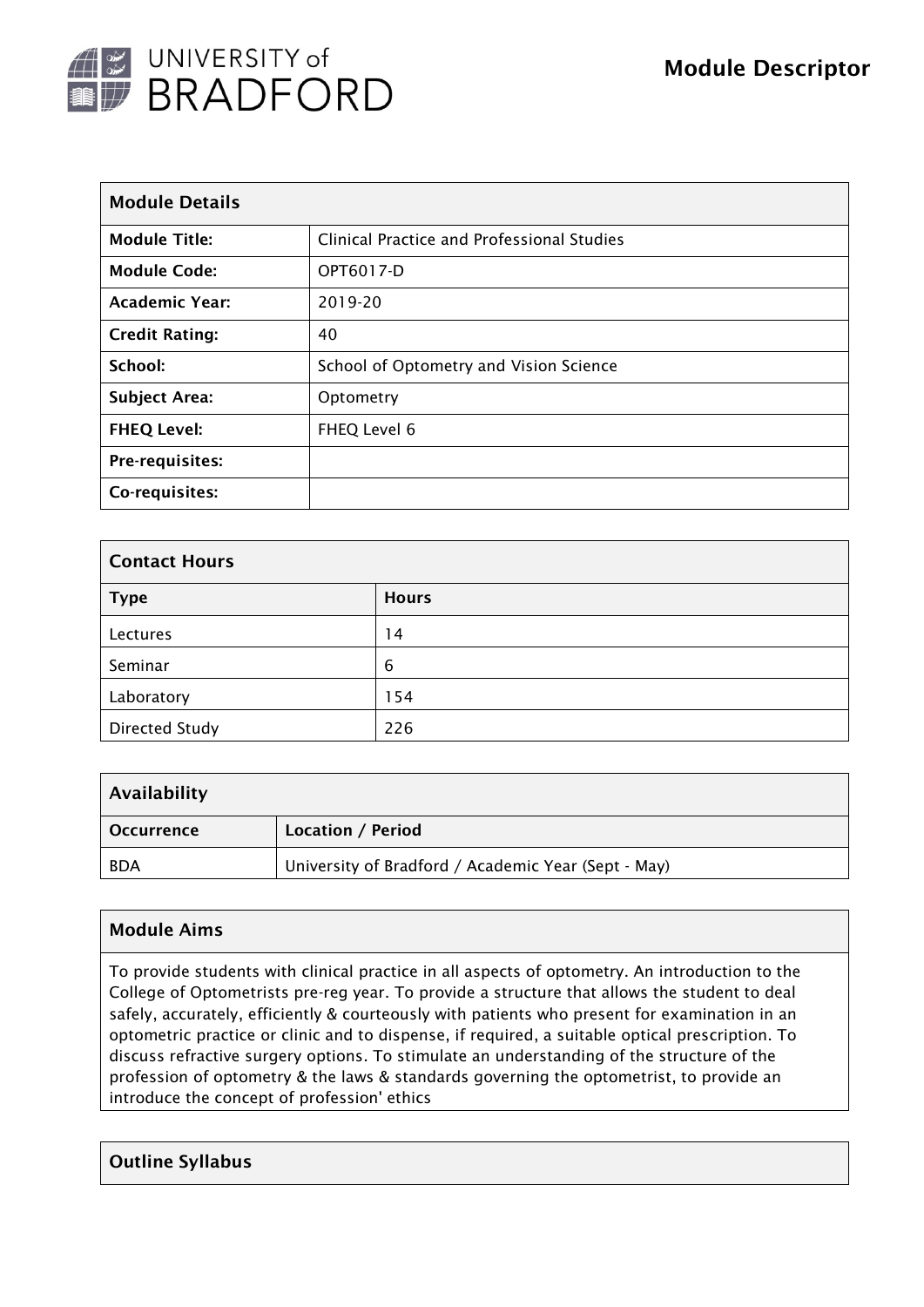Patient/practitioner interaction. Differential diagnosis. Difficulties in prescribing and counselling & professional, legal & ethical aspects of optometric practice. Visual impairment: management options, training methods & strategies for maximising visual performance. Description, classification & evaluation of binocular vision anomalies. Taking a good case history. Communication & clinical approaches with children. Management of heterophoria & strabismus. Dyslexia - assessment & treatment. Suitability for contact lens wear. Case history taking. Experience of ocular abnormality & pathology gained from hospital visits & Referral Refinement Clinics. Different refractive surgery techniques are compared, particularly in relation to their advantages & disadvantages to the patient. Development of the profession of optometry. The optical market. Setting up a practice & the key elements in running a successful business including a business plan, marketing strategy, effective communication & basic accounting is introduced. English law, particularly the laws of contract, tort and negligence & the way they impact optometrists is discussed. Opticians Act & other legislation regulating the profession, the professional bodies & professional standards & ethics & the rules regarding fitness to practise is covered in detail. Optometry within the National Health Service & the current & future roles of Optometry in provision of health care is included. Referral & case record keeping, employment law, Equality Act, Mental Capacity Act. Vision standards.

| <b>Learning Outcomes</b> |                                                                                                                                                                                                                                                                                                                                                                                                                                                                                                                                                                   |  |  |  |
|--------------------------|-------------------------------------------------------------------------------------------------------------------------------------------------------------------------------------------------------------------------------------------------------------------------------------------------------------------------------------------------------------------------------------------------------------------------------------------------------------------------------------------------------------------------------------------------------------------|--|--|--|
| 1                        | 1.1 Analyse the variety of problems and solutions encountered during an eye<br>examination, binocular vision assessment, contact lens fitting, collection and aftercare<br>and when dispensing spectacles.<br>1.2 Appraise the normal and abnormal human visual system<br>1.3 Explain the development and structure of the profession of optometry; the skills<br>involved and requirements of running a successful business; the legal restrictions<br>affecting practise as an optometrist                                                                      |  |  |  |
| 2                        | 2.1 Perform an eye examination on `real` patients & dispense spectacles.<br>2.2 Evaluate patients ` problems and give appropriate advice to the visually impaired<br>patient<br>2.3 Perform specialist eye examinations in binocular vision & contact lenses and<br>exercise appropriate judgement in dealing with routine problems in these areas<br>2.4 Provide appropriate advice and information about a range of refractive surgery<br>options<br>2.5 Work within the appropriate professional, legal and ethical frameworks in the<br>practice of optometry |  |  |  |
| 3                        | 3.1 Access a variety of digital media through directed study.<br>3.2 Communicate with patients to a professional standard<br>3.3 Exercise appropriate judgement in patient management<br>3.4 Demonstrate problem-solving skills in relatively complex clinical cases                                                                                                                                                                                                                                                                                              |  |  |  |

# Learning, Teaching and Assessment Strategy

This module is based on participation in Primary Care Clinics, Dispensing Clinics, Low Vision Clinics, Contact Lens Clinics, Binocular Vision Clinics, Referral Refinement Clinics with supervised examination of patients and hospital visits. The module will include a lecture series and interactive sessions to look at individual cases in law and ethics and to illustrate best practice methods of business and customer management.